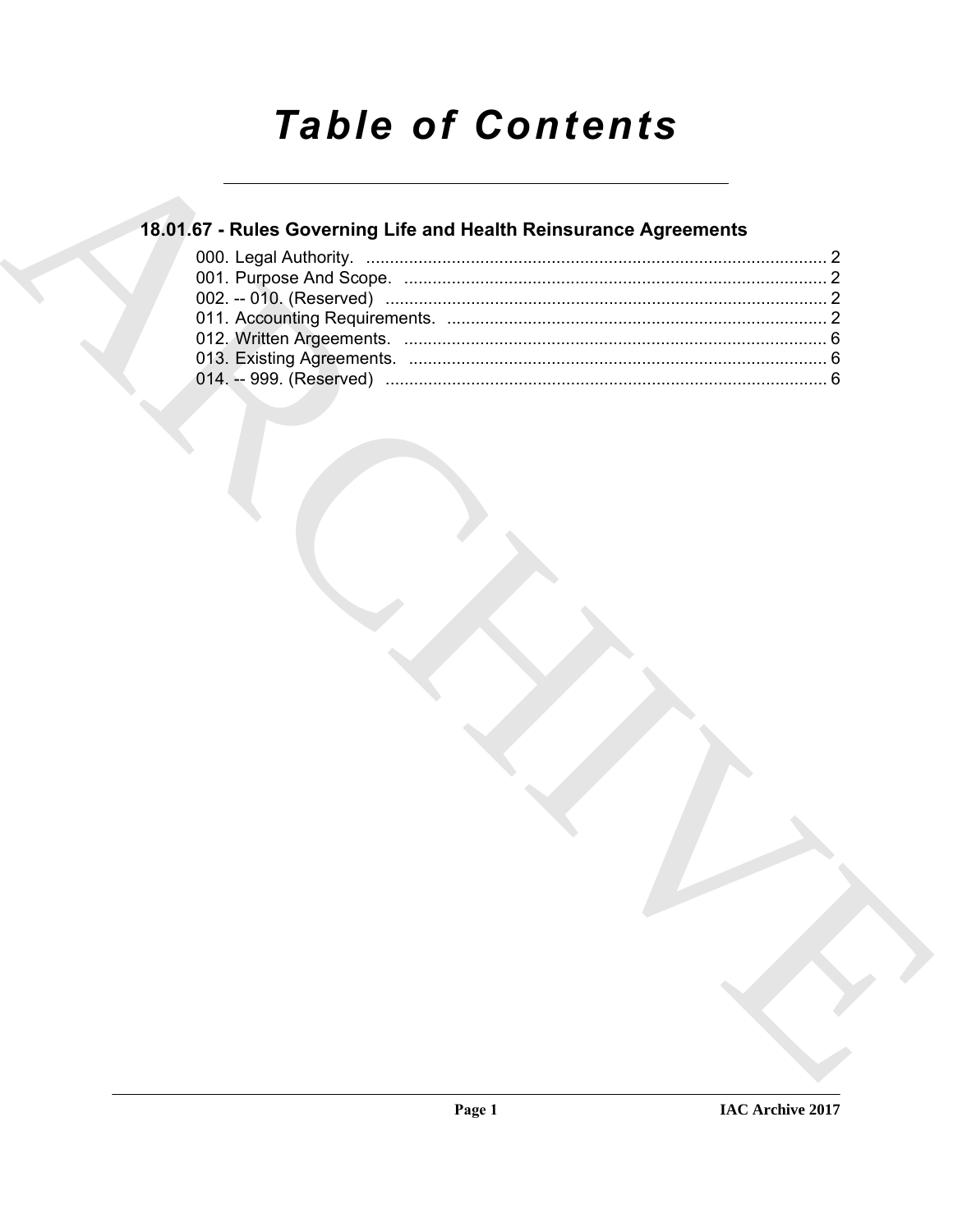#### **IDAPA 18 TITLE 01 CHAPTER 67**

#### <span id="page-1-0"></span>**18.01.67 - RULES GOVERNING LIFE AND HEALTH REINSURANCE AGREEMENTS**

#### <span id="page-1-1"></span>**000. LEGAL AUTHORITY.**

This rule is adopted and promulgated by the Director pursuant to Idaho Code Sections 41-211, 41-335, 41-510, 41- 511, 41-512 and 41-514, and Title 67, Chapter 52, Idaho Code. (10-1-93)

#### <span id="page-1-2"></span>**001. PURPOSE AND SCOPE.**

**01. Purpose**. The purpose of this rule is to set forth standards for Reinsurance Agreements involving life insurance, annuities, or accident and sickness insurance (disability) in order that the financial statements of the life and health and property and casualty insurers writing health business and utilizing such agreements properly reflect the financial condition of the ceding and assuming insurer. (10-1-93) reflect the financial condition of the ceding and assuming insurer.

**a.** The Idaho Insurance Department recognizes that licensed insurers routinely enter into reinsurance agreements that yield legitimate relief to the ceding insurer from strain to surplus. (10-1-93)

**54.81 F.F. FRUES OCVERNING LIFE AND HEALTH REINSURANCE AGREEMENTS<br>
10.81 F.F. N. (1614) 11100 FTV, the Direct pursuant to Italian Code Sections 41 211.4 135. 41 510, 11<br>
1111-1111 F.F. N. (1614) 1120-121 F. N. (1614) 112 b.** However, it is improper for a licensed insurer, in the capacity of ceding insurer, to enter into reinsurance agreements for the principal purpose of producing significant surplus aid for the ceding insurer, typically on a temporary basis, while not transferring all of the significant risks inherent in the business being reinsured. In substance or effect, the expected potential liability to the ceding insurer remains basically unchanged by the reinsurance transaction, notwithstanding certain risk elements in the reinsurance agreement, such as catastrophic mortality or extraordinary survival. The terms of such agreements referred to herein and described in IDAPA 18.01.67, "Life and Health Reinsurance Agreements," Section 011 violate: (10-1-93)

i. Idaho Code Section 41-1306 relating to financial statements which do not properly reflect the financial condition of the ceding insurer;

ii. Idaho Code Section 41-514 relating to reinsurance reserve credits, thus resulting in a ceding insurer<br>rly reducing liabilities or establishing assets for reinsurance ceded; and (10-1-93) improperly reducing liabilities or establishing assets for reinsurance ceded; and

iii. Idaho Code Sections 41-308(3), 41-327 and 41-3309 relating to creating a situation that may be us to policyholders and the people of this State.  $(10-1-93)$ hazardous to policyholders and the people of this State.

**02. Applicability**. This rule shall apply to all domestic life and accident and health insurers and to all other licensed life and accident and health insurers which are not subject to a substantially similar Rule in their domiciliary state. This Rule shall also similarly apply to licensed property and casualty insurers with respect to their accident and health business. This rule shall not apply to assumption reinsurance or yearly renewable term reinsurance. (10-1-93)

#### <span id="page-1-3"></span>**002. -- 010. (RESERVED)**

#### <span id="page-1-5"></span><span id="page-1-4"></span>**011. ACCOUNTING REQUIREMENTS.**

<span id="page-1-6"></span>**01. Standards for Credit on Financial Statement**. No insurer subject to this rule shall, for reinsurance ceded, reduce any liability or establish any asset in any financial statement filed with the Department if, by the terms of the reinsurance agreement, in substance or effect, any of the following conditions exi by the terms of the reinsurance agreement, in substance or effect, any of the following conditions exist:

**a.** Renewal expense allowances provided or to be provided to the ceding insurer by the reinsurer in any accounting period, are not sufficient to cover anticipated allocable renewal expenses of the ceding insurer on the portion of the business reinsured, unless a liability is established for the present value of the shortfall (using assumptions equal to the applicable statutory reserve basis on the business reinsured). Those expenses include commissions, premium taxes and direct expenses including, but not limited to, billing, valuation, claims and maintenance expected by the company at the time the business is reinsured; (10-1-93) maintenance expected by the company at the time the business is reinsured;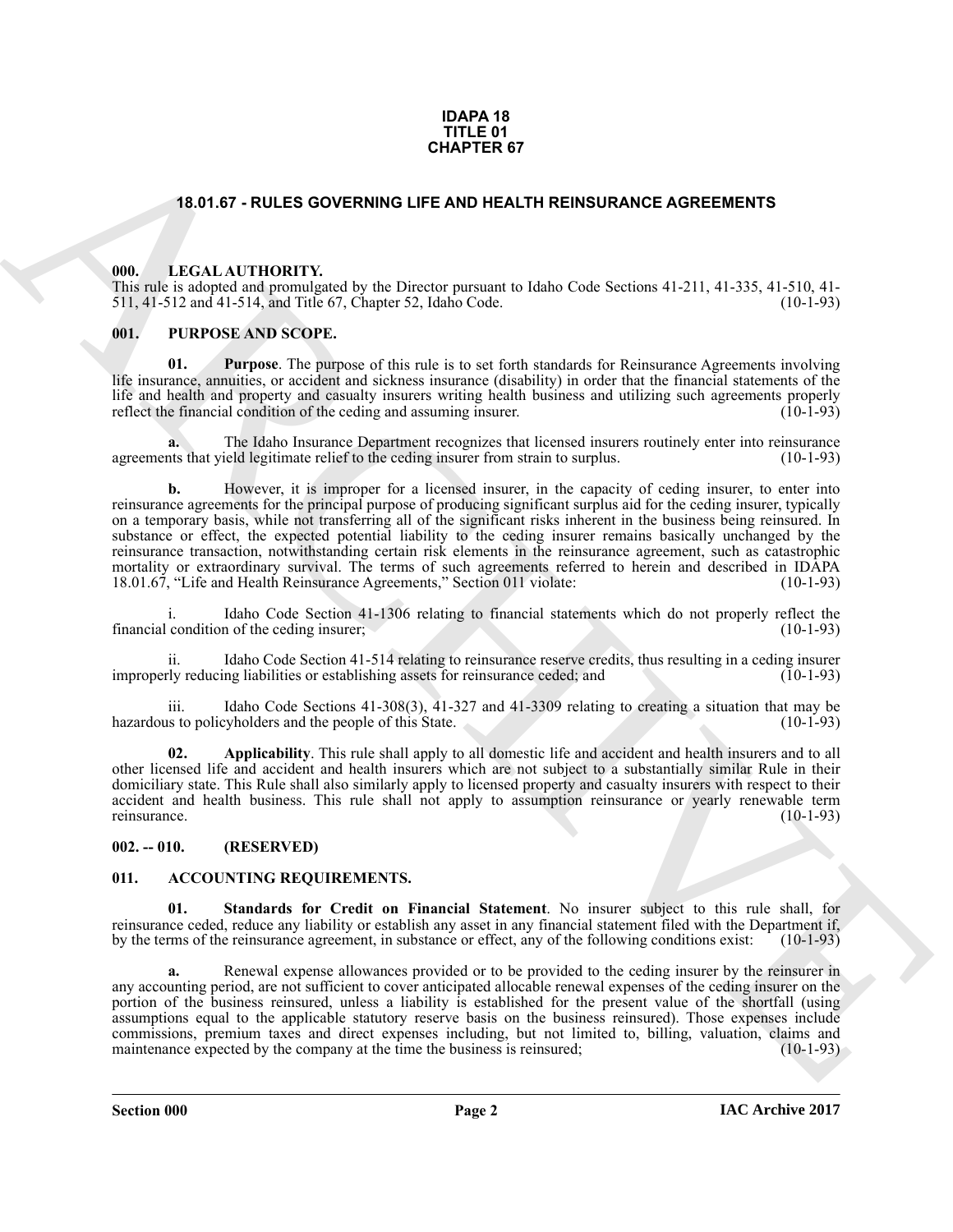#### *IDAHO ADMINISTRATIVE CODE IDAPA 18.01.67 - Rules Governing Life & Department of Insurance Health Reinsurance Agreements*

The ceding insurer can be deprived of surplus or assets at the reinsurer's option or automatically upon the occurrence of some event, such as the insolvency of the ceding insurer, except that termination of the reinsurance agreement by the reinsurer for nonpayment of reinsurance premiums or other amounts due, such as modified coinsurance reserve adjustments, interest and adjustments on funds withheld, and tax reimbursements, shall not be considered to be such a deprivation of surplus or assets; (10-1-93)

**Expansion of Francesco Constraints of the second of the second interaction of the constraints of the second of the second of the second of the second of the second of the second of the second of the second of the second c.** The ceding insurer is required to reimburse the reinsurer for negative experience under the reinsurance agreement, except that neither offsetting experience refunds against current and prior years' losses under the agreement nor payment by the ceding insurer of an amount equal to the current and prior years' losses under the agreement upon voluntary termination of in force reinsurance by the ceding insurer shall be considered such a reimbursement to the reinsurer for negative experience. Voluntary termination does not include situations where termination occurs because of unreasonable provisions which allow the reinsurer to reduce its risk under the agreement. An example of such a provision is the right of the reinsurer to increase reinsurance premiums or risk and expense charges to excessive levels forcing the ceding company to prematurely terminate the reinsurance treaty;

 $(10-1-93)$ 

**d.** The ceding insurer must, at specific points in time scheduled in the agreement, terminate or cally recapture all or part of the reinsurance ceded: (10-1-93) automatically recapture all or part of the reinsurance ceded;

**e.** The reinsurance agreement involves the possible payment by the ceding insurer to the reinsurer of amounts other than from income realized from the insured policies. For example, it is improper for a ceding company to pay reinsurance premiums, or other fees or charges to a reinsurer which are greater than the direct premiums collected by the ceding company; collected by the ceding company;

**f.** The treaty does not transfer all of the significant risk inherent in the business being reinsured. The following table identified for a representative sampling of products or type of business, the risks which are considered to be significant. For products not specifically included, the risks determined to be significant shall be consistent with this table. (10-1-93) this table.  $(10-1-93)$ 

| <br>Risk categories: |  | $(10-1-93)$ |
|----------------------|--|-------------|
| Morbidity.           |  | $(10-1-93)$ |

(2) Mortality. (10-1-93)

ii. Lapse. This is the risk that a policy will voluntarily terminate prior to the recoupment of a statutory train experienced at issue of the policy. (10-1-93) surplus strain experienced at issue of the policy.

Credit Quality (C1). This is the risk that invested assets supporting the reinsured business will decrease in value. The main hazards are that assets will default or that there will be a decrease in earning power. It excludes market value declines due to changes in interest rate.

iv. Reinvestment (C3). This is the risk that interest rates will fall and funds reinvested (coupon payments or monies received upon asset maturity or call) will therefore earn less than expected. If asset durations are less than liability durations, the mismatch will increase. (10-1-93) less than liability durations, the mismatch will increase.

Disintermediation (C3). This is the risk that interest rates rise and policy loans and surrenders increase or maturing contracts do not renew at anticipated rates of renewal. If asset durations are greater than the liability durations, the mismatch will increase. Policyholders will move their funds into new products offering higher rates. The company may have to sell assets at a loss to provide for these withdrawals.

### **Risk Category**

Key:  $+ -$  Significant 0 - Insignificant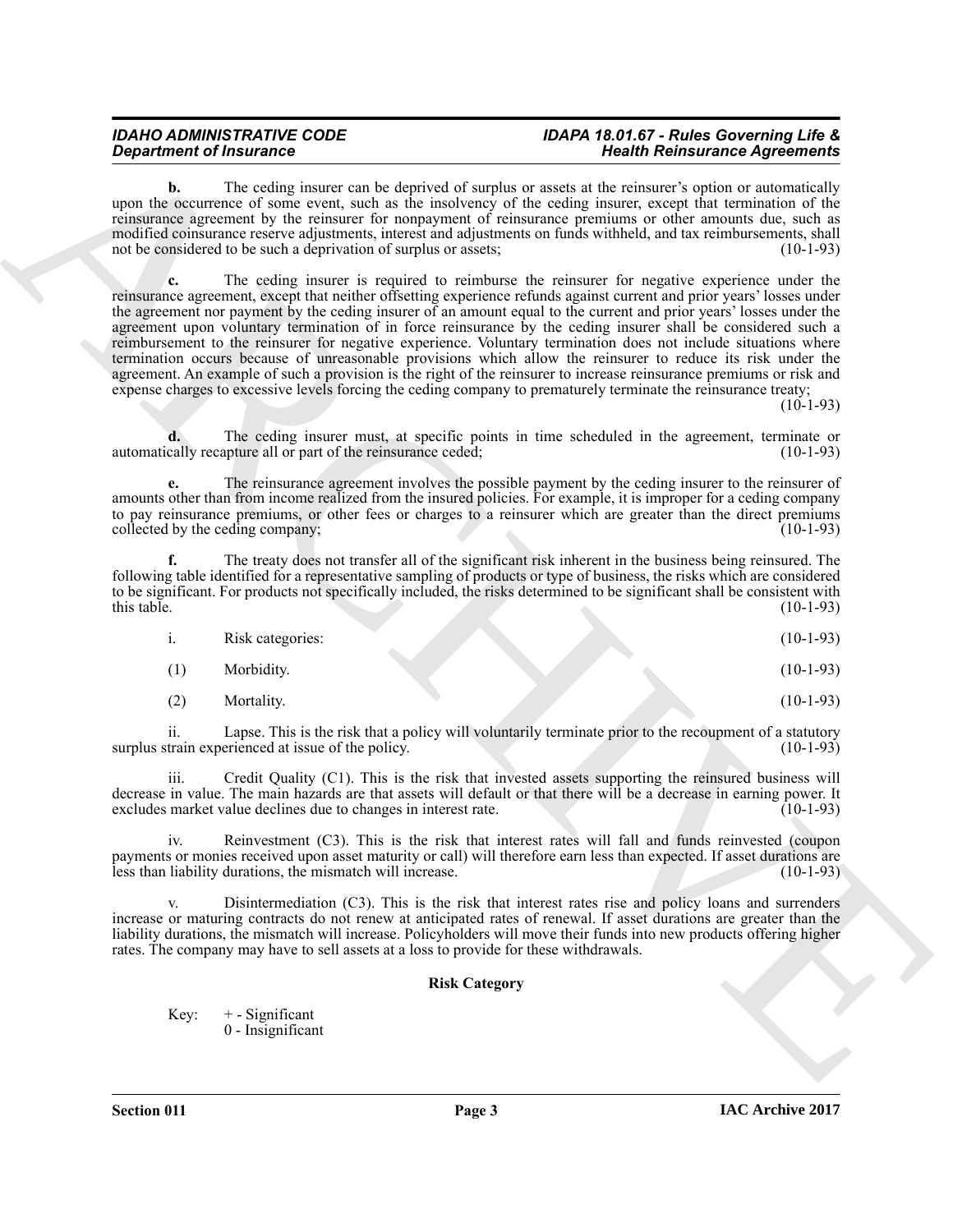### *IDAHO ADMINISTRATIVE CODE IDAPA 18.01.67 - Rules Governing Life & Department of Insurance Health Reinsurance Agreements*

|                                                                                                                                                                                                                                                                                                                                                                                                                                                                                                             | i.           | ii.          | iii.      | iv.          | v.           | vi.          |             |
|-------------------------------------------------------------------------------------------------------------------------------------------------------------------------------------------------------------------------------------------------------------------------------------------------------------------------------------------------------------------------------------------------------------------------------------------------------------------------------------------------------------|--------------|--------------|-----------|--------------|--------------|--------------|-------------|
| Health Insurance - other than LTC/LTD*                                                                                                                                                                                                                                                                                                                                                                                                                                                                      | $\ddot{}$    | $\mathbf{0}$ | $\ddot{}$ | $\mathbf{0}$ | $\mathbf{0}$ | $\mathbf{0}$ |             |
| Health Insurance - LTC/LTD*                                                                                                                                                                                                                                                                                                                                                                                                                                                                                 | $\ddot{}$    | 0            | $\ddot{}$ | $\ddot{}$    | $\ddot{}$    | 0            |             |
| Immediate Annuities                                                                                                                                                                                                                                                                                                                                                                                                                                                                                         | 0            | $+$          | 0         | $\ddot{}$    | $+$          | $\mathbf{0}$ |             |
| <b>Single Premium Deferred Annuities</b>                                                                                                                                                                                                                                                                                                                                                                                                                                                                    | 0            | $\mathbf{0}$ | $\ddot{}$ | $\ddot{}$    | $\ddot{}$    | $\ddot{}$    |             |
| <b>Flexible Premium Deferred Annuities</b>                                                                                                                                                                                                                                                                                                                                                                                                                                                                  | 0            | 0            | $\ddot{}$ | $\ddot{}$    | $\ddot{}$    | $\ddot{}$    |             |
| <b>Guaranteed Interest Contracts</b>                                                                                                                                                                                                                                                                                                                                                                                                                                                                        | 0            | $\Omega$     | 0         | $\ddot{}$    | $+$          | $\ddot{}$    |             |
| <b>Other Annuity Deposit Business</b>                                                                                                                                                                                                                                                                                                                                                                                                                                                                       | 0            | $\mathbf{0}$ | $\ddot{}$ | $\ddot{}$    | $\ddot{}$    | $\ddot{}$    |             |
| Single Premium Whole Life                                                                                                                                                                                                                                                                                                                                                                                                                                                                                   | 0            | $\ddot{}$    | $\ddot{}$ | $\ddot{}$    | $\ddot{}$    | $\ddot{}$    |             |
| <b>Traditional Non-Par Permanent</b>                                                                                                                                                                                                                                                                                                                                                                                                                                                                        | 0            | $+$          | $\ddot{}$ | $\ddot{}$    | $+$          | $\ddot{}$    |             |
| <b>Traditional Non-Par Term</b>                                                                                                                                                                                                                                                                                                                                                                                                                                                                             | 0            | $\ddot{}$    | $\ddot{}$ | $\mathbf{0}$ | 0            | $\mathbf{0}$ |             |
| Traditional Par Permanent                                                                                                                                                                                                                                                                                                                                                                                                                                                                                   | 0            | $\ddot{}$    | $\ddot{}$ | $\ddot{}$    | $\ddot{}$    | $\ddot{}$    |             |
| <b>Traditional Par Term</b>                                                                                                                                                                                                                                                                                                                                                                                                                                                                                 | $\mathbf{0}$ | $\ddot{}$    | $\ddot{}$ | $\mathbf{0}$ | $\mathbf{0}$ | $\mathbf{0}$ |             |
| Adjustable Premium Permanent                                                                                                                                                                                                                                                                                                                                                                                                                                                                                | $\mathbf 0$  | $\ddot{}$    | $\ddot{}$ | $\ddot{}$    | $\ddot{}$    | $\ddot{}$    |             |
| Indeterminate Premium Permanent                                                                                                                                                                                                                                                                                                                                                                                                                                                                             | 0            | $+$          | $\ddot{}$ | $\ddot{}$    | $\ddot{}$    | $\ddot{}$    |             |
| Universal Life Flexible Premium                                                                                                                                                                                                                                                                                                                                                                                                                                                                             | $\mathbf{0}$ | $+$          | $\ddot{}$ | $\ddot{}$    | $+$          | $\ddot{}$    |             |
| Universal Life Fixed Premium                                                                                                                                                                                                                                                                                                                                                                                                                                                                                | $\mathbf{0}$ | $+$          | $+$       | $\ddot{}$    | $\ddot{}$    | $+$          |             |
| Universal Life Fixed Premium dump-in<br>premiums allowed                                                                                                                                                                                                                                                                                                                                                                                                                                                    | 0            | $\ddot{}$    | $\ddot{}$ | $\ddot{}$    | $\ddot{}$    | $\ddot{}$    |             |
| *LTC = Long Term Care Insurance<br>*LTD = Long Term Disability Insurance                                                                                                                                                                                                                                                                                                                                                                                                                                    |              |              |           |              |              |              | $(10-1-93)$ |
| Significant Risk.<br>g.                                                                                                                                                                                                                                                                                                                                                                                                                                                                                     |              |              |           |              |              |              | $(10-1-93)$ |
| The credit quality, reinvestment, or disintermediation risk is significant for the business reinsured<br>and the ceding company does not (other than for the classes of business excepted in IDAPA 18.01.67.011.01.g.ii.)<br>either transfer the underlying assets to the reinsurer or legally segregate such assets in a trust or escrow account or<br>otherwise establish a mechanism satisfactory to the Director which legally segregates, by contract or contract<br>provision, the underlying assets. |              |              |           |              |              |              | $(10-1-93)$ |
| Notwithstanding the requirements of IDAPA 18.01.67.011.01.g.i., the assets supporting the<br>ii.<br>reserves for the following classes of business and any classes of business which do not have a significant credit<br>quality, reinvestment or disintermediation risk may be held by the ceding company without segregation of such<br>assets:                                                                                                                                                           |              |              |           |              |              |              |             |
| - Health Insurance - LTC/LTD                                                                                                                                                                                                                                                                                                                                                                                                                                                                                |              |              |           |              |              |              |             |
| - Traditional Non-Par Permanent                                                                                                                                                                                                                                                                                                                                                                                                                                                                             |              |              |           |              |              |              |             |
| - Traditional Par Permanent                                                                                                                                                                                                                                                                                                                                                                                                                                                                                 |              |              |           |              |              |              |             |

- Health Insurance LTC/LTD
- Traditional Non-Par Permanent
- Traditional Par Permanent
- Adjustable Premium Permanent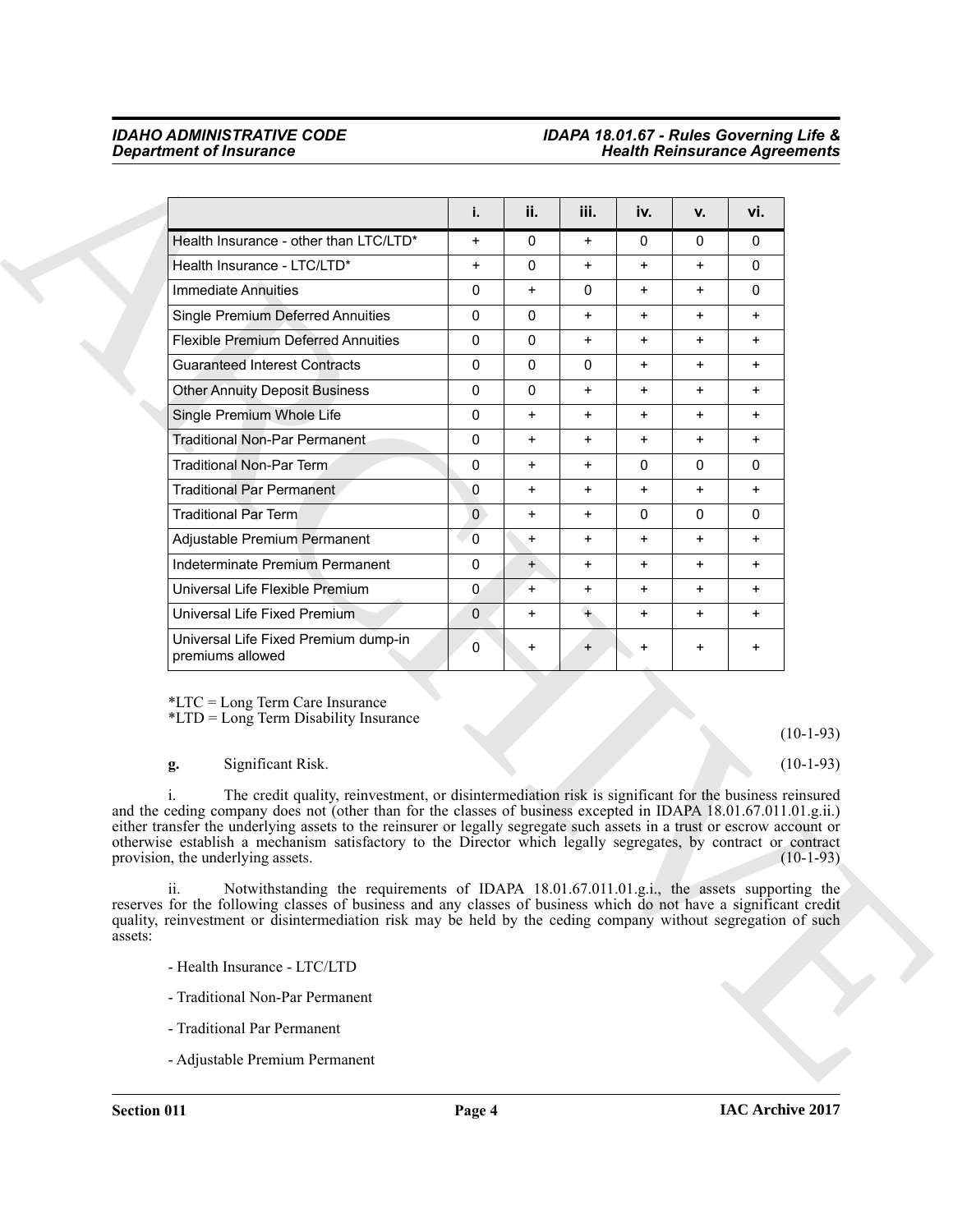- Indeterminate Premium Permanent

- Universal Life Fixed Premium (no dump-in premiums allowed)

The associated formula for determining the reserve interest rate adjustment must use a formula which reflects the ceding company's investment earnings and incorporates all realized and unrealized gains and losses reflected in the statutory statement. The following is an acceptable formula:

 $Rate =$  $\frac{2(I+CG)}{X+Y-I-CG}$ 

Where: "I" is the net investment income as reported in Annual Statement

"CG" is capital gains less capital losses as reported in Annual Statement

"X" is the current year cash and invested assets plus investment income due and accrued less borrowed money as reported in Annual Statement

"Y" is the same as X but for the prior year

(10-1-93)

**h.** Settlements are made less frequently than quarterly or payments due from the reinsurer are not cash within ninety (90) days of the settlement date. (10-1-93) made in cash within ninety  $(90)$  days of the settlement date.

**i.** The ceding insurer is required to make representations or warranties not reasonably related to the being reinsured. (10-1-93) business being reinsured.

**j.** The ceding insurer is required to make representations or warranties about future performance of less being reinsured. (10-1-93) the business being reinsured.

**k.** The reinsurance agreement is entered into for the principal purpose of producing significant surplus aid for the ceding insurer, typically on a temporary basis, while not transferring all of the significant risks inherent in the business reinsured and, in substance or effect, the expected potential liability to the ceding insurer remains basically unchanged. (10-1-93) basically unchanged.

**02. Director's Approval**. Notwithstanding IDAPA 18.01.67.011.01, an insurer subject to this Rule may, with the prior approval of the Director, take such reserve credit or establish such asset as the Director may deem consistent with the Insurance Code and Rules, including actuarial interpretations or standards adopted by the Department.

#### <span id="page-4-1"></span><span id="page-4-0"></span>**03. Filing of Reinsurance Agreements**. (10-1-93)

**Construent of fraction constructs:**<br>
Law construct the material of the material construction in the set of the set of the set of the set of the set of the set of the set of the set of the set of the set of the set of the **a.** Agreements entered into after the effective date of this Rule which involve the reinsurance of business issued prior to the effective date of the agreements, along with any subsequent amendments thereto, shall be filed by the ceding company with the Director within thirty (30) days from its date of execution. Each filing shall include data detailing the financial impact of the transaction. The ceding insurer's actuary who signs the financial statement actuarial opinion with respect to valuation of reserves shall consider his Rule and any applicable actuarial standards of practice when determining the proper credit in financial statements filed with this Department. The actuary should maintain adequate documentation and be prepared upon request to describe the actuarial work performed for inclusion in the financial statements and to demonstrate that such work conforms to this Rule.

 $(10-1-93)$ 

**b.** Any increase in surplus net of federal income tax resulting from arrangements described in Subsection 011.03.a. shall be identified separately on the insurer's statutory financial statement as a surplus item (aggregate write-ins for gains and losses in surplus in the Capital and Surplus Account line of the Annual Statement) and recognition of the surplus increase as income shall be reflected on a net of tax basis in the "Reinsurance ceded"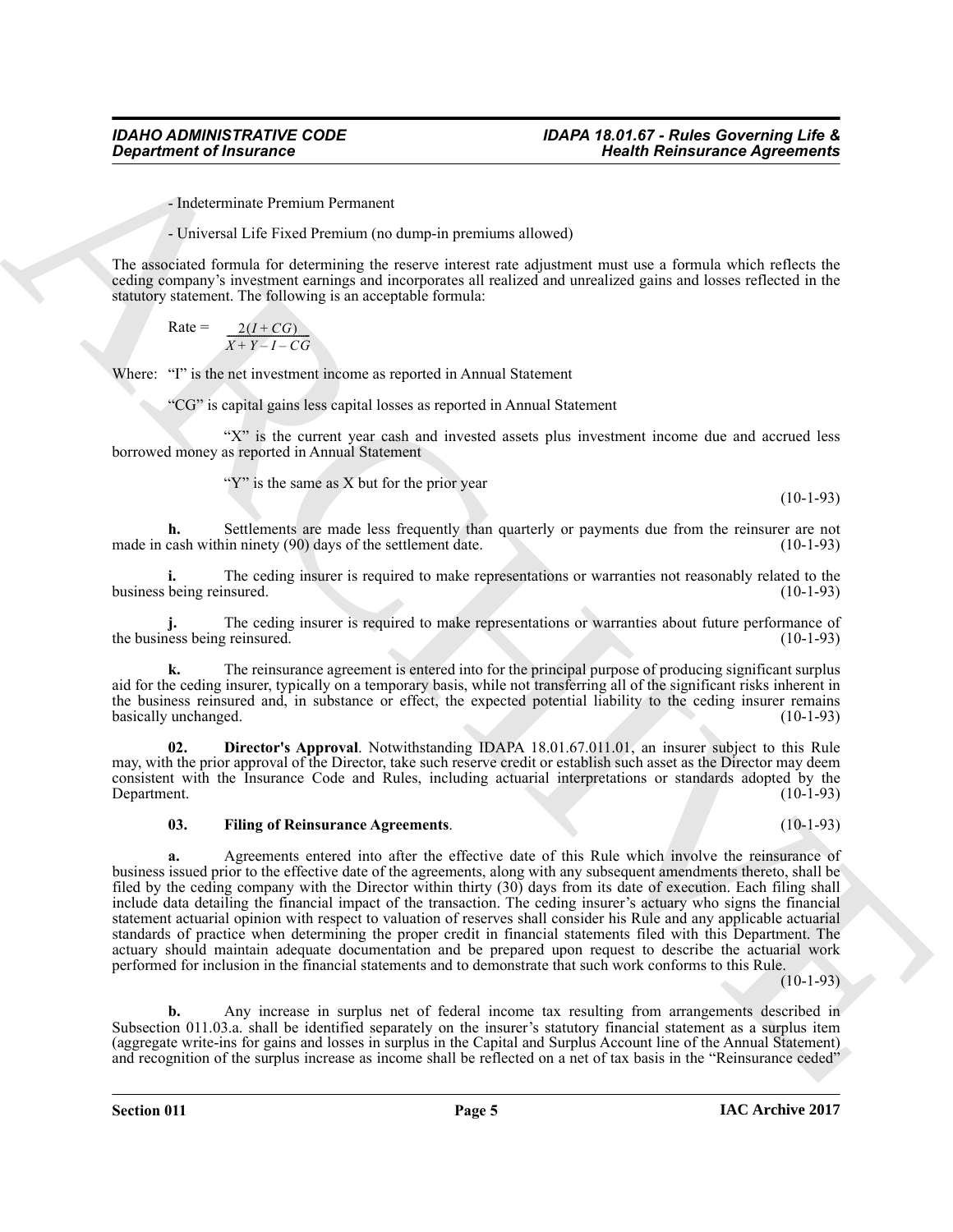#### *IDAHO ADMINISTRATIVE CODE IDAPA 18.01.67 - Rules Governing Life & Department of Insurance Health Reinsurance Agreements*

line of the annual statement as earnings emerge from the business reinsured. (10-1-93)

i. For example: On the last day of calendar year N, company XYZ pays a twenty (\$20) million initial commission and expense allowance to company ABC for reinsuring an existing block of business. Assuming a thirtyfour percent (34%) tax rate, the net increase in surplus at inception is thirteen point two (\$13.2) million (twenty (\$20) million - six point eight (\$6.8) million) which is reported on the "Aggregate write-ins for gains and losses in surplus" line in the Capital and Surplus account. Six point eight (\$6.8) million (thirty-four (34%) of twenty (\$20) million) is reported as income on the "Commissions and expense allowances on reinsurance ceded" line of the Summary of Operations. Operations. (10-1-93)

**Department of fractraces**<br>
Into the state state of the state state is the basica constant of the state state of a procedure of Aproximation<br>
Solution and the constant of the state of the state state is the state of the s ii. At the end of year N+1 the business has earned four (\$4) million. ABC has paid point five (\$.5) million in profit and risk charges in arrears for the year and has received a one million (\$1) million experience refund. Company ABC's annual statement would report one point six five (\$1.65) million (sixty-six percent (66%) of (four  $(\$4)$  million - one  $(\$1)$  million - point five  $(\$.5)$  million) up to a maximum of thirteen point two  $(\$13.2)$  million) on the "Commissions and expense allowance on reinsurance ceded" line of the Summary of Operations, and -one point sixty five (\$1.65) million on the "Aggregate write-ins for gains and losses in surplus" line of the Capital and Surplus account. The experience refund would be reported separately as a miscellaneous income item in the Summary of Operations. (10-1-93) Operations. (10-1-93)

### <span id="page-5-4"></span><span id="page-5-0"></span>**012. WRITTEN ARGEEMENTS.**

<span id="page-5-5"></span>**01.** Execution Date. No reinsurance agreement or amendment to any agreement may be used to reduce any liability or to establish any asset in any financial statement filed with the Department, unless the agreement, amendment or a binding letter of intent has been duly executed by both parties no later than the "as of date" of the financial statement. (10-1-93)

**02. Letter of Intent**. In the case of a letter of intent, a reinsurance agreement or an amendment to a reinsurance agreement must be executed within a reasonable period of time, not exceeding ninety (90) days from the execution date of the letter of intent, in order for credit to be granted for the reinsurance ceded. (10-1execution date of the letter of intent, in order for credit to be granted for the reinsurance ceded.

<span id="page-5-7"></span><span id="page-5-6"></span>**03. Required Provisions**. The reinsurance agreement shall contain provisions which provide that: (10-1-93)

**a.** The agreement shall constitute the entire agreement between the parties with respect to the business being reinsured thereunder and that there are no understandings between the parties other than as expressed in the agreement; and (10-1-93) agreement; and

**b.** Any change or modification to the agreement shall be null and void unless made by amendment to ment and signed by both parties. (10-1-93) the agreement and signed by both parties.

### <span id="page-5-3"></span><span id="page-5-1"></span>**013. EXISTING AGREEMENTS.**

Insurers subject to this rule shall reduce to zero (0) by January 1, 1995, any reserve credits or assets established with respect to reinsurance agreements entered into prior to the effective date of this rule which, under the provisions of this rule would not be entitled to recognition of the reserve credits or assets; provided, however, that the reinsurance agreements shall have been in compliance with laws or rules in existence immediately preceding the effective date of this rule. (10-1-93) this rule.  $(10-1-93)$ 

### <span id="page-5-2"></span>**014. -- 999. (RESERVED)**